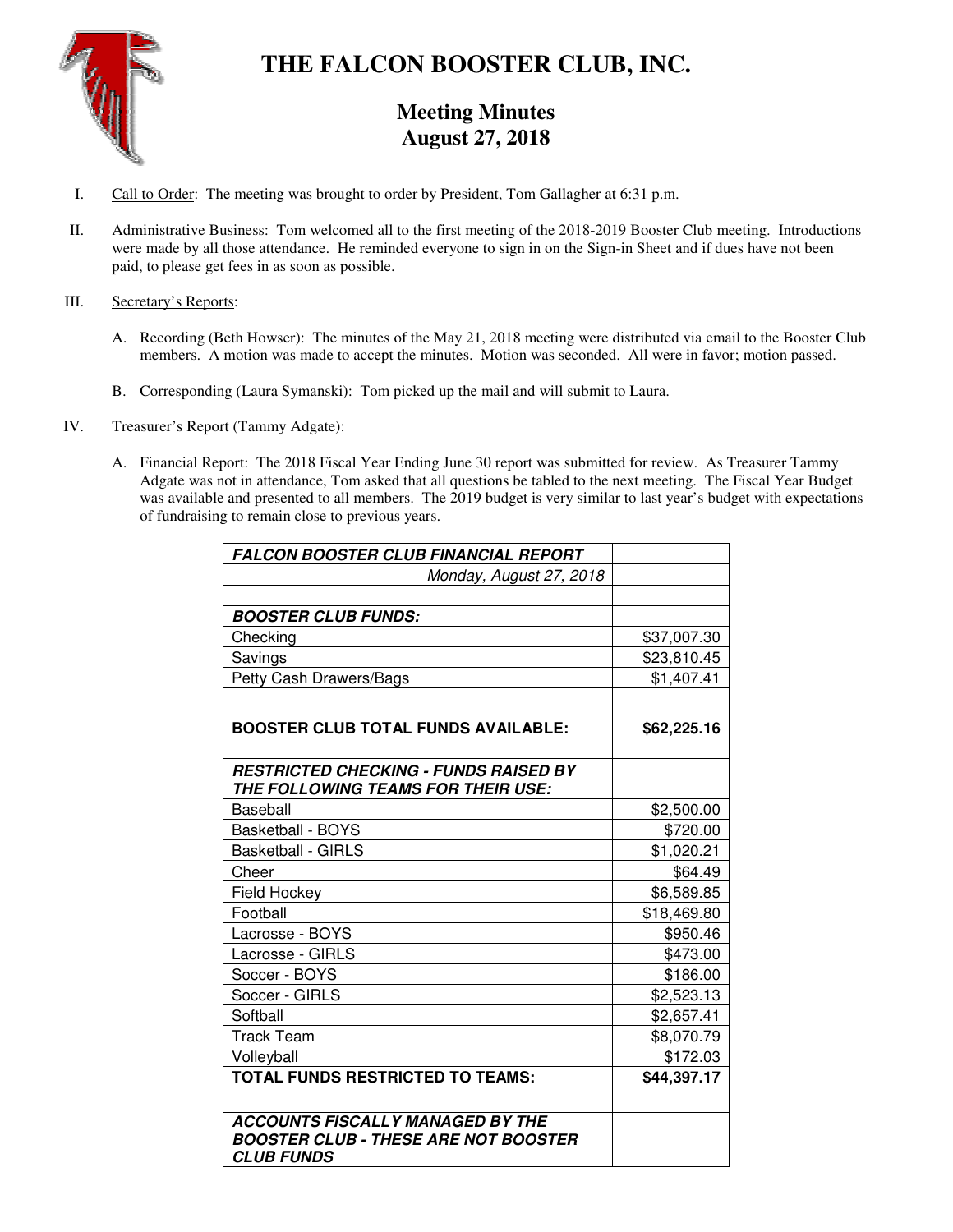| Pat Georger Scholarship Trust       | \$63,078.03 |
|-------------------------------------|-------------|
| Roy A. Pool Jr. Scholarship Account | \$444.76    |
|                                     |             |

## V. Committees:

- A. 2018-2019 Committee Assignments: The Committee Assignment chart was discussed with Tom asking for volunteers for Chair. Below is the Committees and Chairs so far:
	- 1. Awards Reception: Martha Allen, Laura Symanski and Cathy Beaulieu
	- 2. Concessions Fall: Nancy Gatti Field Hockey, Sherri Railey Volleyball, Sharon Rigney Football
	- 3. Concession Winter: Sherri Railey Basketball
	- 4. Concessions Spring: Beth Howser Baseball/Softball, Girl and Boy Soccer TBD, Girl and Boy Lacrosse - TBD
	- 5. Concession Supply Coordinator: Tammy Adgate, Tom Gallagher and Karolanne Wayland
	- 6. Falcon Field Clean Up Day: TBD
	- 7. Football Program: Sarah Cheatwood
	- 8. Gold Cup and International Races: Andrea Gaines, Tom Gallagher and Coach Mark Ott
	- 9. Membership: Mary Kay Anderson
	- 10. PE Day: TBD
	- 11. Scholarships: Mary Kay Anderson
	- 12. Spirit Items: Kris Gastley
	- 13. Team Representative: Beth Howser
	- 14. Webpage: Mary Kay Anderson
	- 15. 50/50: Mary Kay Anderson
	- 16. \$10,000 Dinner
		- a. Tickets: Laura Symanski
		- b. Silent Auction: TBD
		- c. Sponsorship: TBD
		- d. Costco/Shopping: TBD
		- e. 50/50: Mary Kay Anderson
		- f. Decorate/Set up: All to help (Friday morning is an option)
		- g. Bar: Sarah Cheatwood and her helpers
		- h. Clean up: All to help
- B. Membership: No Report but all Members are requested to submit their membership applications and fees.
- C. Concessions: The 2018-19 Price sheet was distributed. A few items went up in price due to increased cost to purchase. We still seem to be in line with other schools. The decision was made to keep water at \$1 as a healthy option choice for the students.

#### VI. Director of Student Activities:

- A. Report: Coach Mark Holmes thanked the members for their time and service. Fall schedules were distributed. Cups were distributed to all members. If anyone needs anything, please give either Coach Holmes or Coach Ott a call or drop an email. Websites have been updated.
- B. Coaches: Coach Ott and Coach Diana Story shared information on what a Hudl Subscription provides the school. Football and Volleyball are the biggest users of the program. Our representative has suggested that the school look at the new pricing program that has a \$7000 package which includes all the extras in addition to the current subscription we pay. This new subscription would allow every sport at FHS to use Hudl. See Attachment A for additional information. Volleyball asked to use their \$500 Stipend as well as \$300 in additional funds to pay for their Hudl Account. Motion was made, seconded and approved.

#### VII. Old Business:

- A. Meet the Coaches Night: Meet the Coaches Night was held on August 2, 2018. There was a request made to push the date back a few days next year so that Coaches that need to make decisions later in the week can provide more notice to their parents.
- B. Falcon Field Clean-Up: The Field Cleanup Day was held on August 11, 2018. The event was well attended and much work was accomplished.